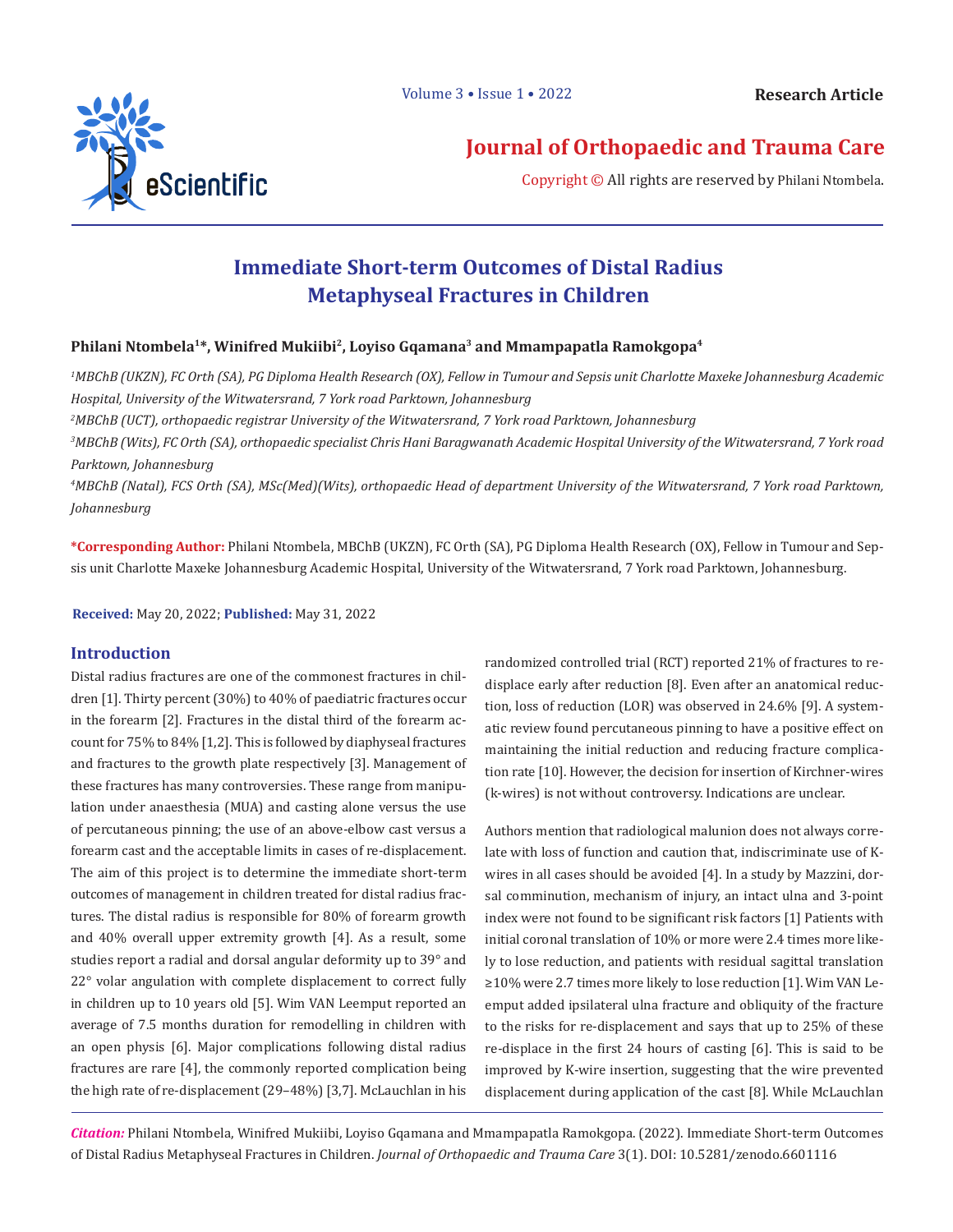acknowledges that the indications for K-wires vary, he observed that complications from the use of percutaneous wires were few and minor and no detrimental clinical effect at assessment at three months were found [8]. However, the use of percutaneous pinning is not benign. Further to this, no difference in terms of functional outcome when closed reduction and casting was compared to closed reduction and pinning was observed [1]. Pien Hellebrekers advises that even if re-displacement is seen during follow-up and this displacement is within the acceptable limits to allow remodelling without surgery [2]. A significant finding by a systematic review was that the superior results of function and radiographs seen with pinning seem to be short-lived, as all differences disappeared after completion of remodelling. No cost advantages have been found in the addition of percutaneous pinning group compared with the casting group [10]. Other reported complications of K-wire fixation include hypertrophic scarring, wire migration and neurapraxia [8,9]. Migration of K-wires occurred in 3.9% of children in a series by Fernandez [9]. Great merit does however exist for advocates of percutaneous pinning. Loss of position in the cast has been shown to be the most crucial factor affecting the position at union [8]. The same study reported 14 of 33 fractures in the cast-alone group lost position and those fewer radiographs were required in the K-wire group during follow-up [8]. A low success rate (58.8%) with closed reduction and cast alone was reported by Pien Hellebrekers [2].

However, markers of success were not clearly stated in this report. Ehab, I state that in total, 30% of the complete fractures were unstable in their report [5]. Loss of reduction in the cast is associated with a poorer outcome of malunion [8]. The epidemiological profile of this injury is consistent throughout literature. They account for up to 45% of all paediatric fractures [4]. We also know that they occur more often than diaphyseal fractures, girls are less frequently affected than boys and the most common cause of accidents is falling on an outstretched hand [9,11,12]. Forty-five percent (45%) involved the dominant side and 55% were on the non-dominant side [5]. Overall associated complications are rare and non-union is uncommon. The excellent remodelling potential allows for some degree of displacement to be accepted [1,9].

#### **Patients and Methods**

We conducted a retrospective study of patients who received treatement for distal radius metaphyseal fractures at Chris Hani Baragwanath Academic Hospital (CHBAH). The review period was from June 2018 to May 2019. The minimum follow-up period was 8 weeks post treatment.

We included patients that presented within 48 hours of the injury, close fractures, and patients under the age of 16 years. Patients with growth plate injuries, open injuries and bilateral fractures were excluded. We also excluded patients who received initial definitive treatment from other centres and those with inadequate medical records.

Extracted data included patient demographics; mechanism of injury (MOI); hand dominance; side of injury; pre-treatment fracture displacement; post-treatment fracture position after immediate treatment; post-treatment fracture position at union; treatment modality; type of POP used (above-elbow versus below-elbow); pin tract sepsis; fracture union. Once the data was extracted, it was assigned a study number. The use of personal identifying data was kept to the necessary minimum and patient confidentiality was protected. Our outcomes of interest were as listed:

- Time to union
- Rate of significant loss of reduction (LOR)
- Re-operation rate
- Complications of POP
- Rate of pin-tract sepsis

Cast indexes evaluation was not examined in this study but would be an important parameter to assess in future projects. Union was defined based on clinical and radiological findings. This was defined as a painless wrist with evidence of callus formation on radiographs (3 cortices). Significant LOR was defined as any loss of position that required an added intervention i.e., re-manipulation or k-wire insertion at follow-up. There was no precise definition used for pin-tract sepsis and this was left to the discretion of the treating surgeon at the time. All k-wires were left unburied. Patients that had k-wire insertion also received a below-elbow POP. Complications of POP were described as those directly linked to the use of the cast regardless of whether additional treatment was required because of this.

The treatment protocol followed depended on the selected treatment choice. Patients under the age of 8 years, treated with a cast were kept in it for 4 weeks regardless of the type of cast. This was kept for 6 weeks in patients who were 9 years and older. However, the cast was converted to a below-elbow cast at 3 weeks if an above-elbow cast had been used in this group. The period of keeping k-wires also followed the same age pattern as described for the cast-only group. Treatment was instituted by specialists in training and the chosen method was at their discretion.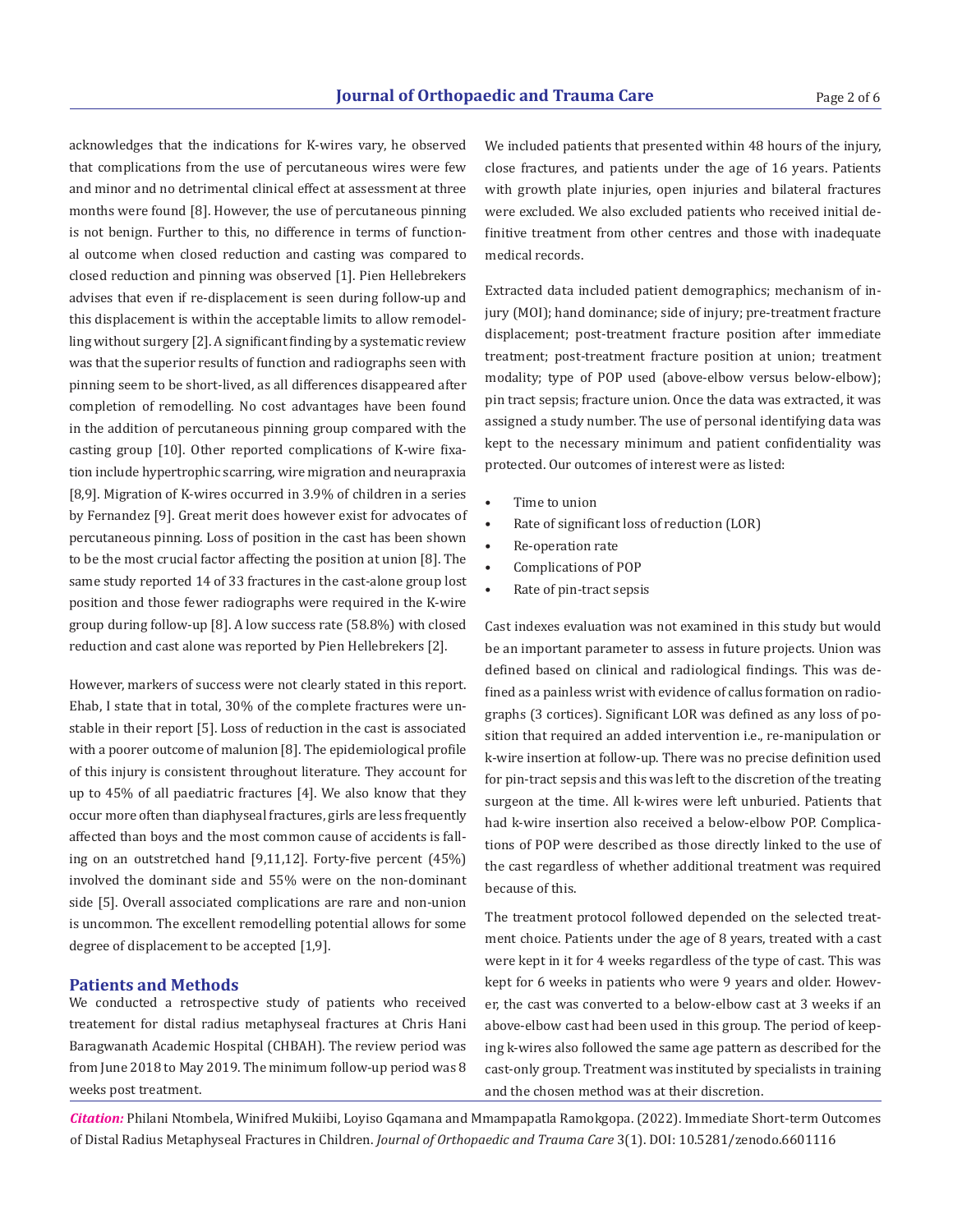The Pearson's chi-squared test was used to analyse differences between groups of patients as decided by the treatment modality received. An independent sample t-test was also used to analyse continuous variables e.g., Patient's age. The level of significance was set at p < 0.05. STATA version 14.0 statistical package was used for data cleaning and analysis. To test the difference in mean of AP angulation and lateral angulation across the 3 groups of intervention (above elbow, below elbow and k-wire), ANOVA test was employed.

### **Results**

A total of 96 patients were included in the study. There were 76 boys & 20 girls (see Table I). The mean age was 9 years (2 - 14). Majority of patients were black Africans (92%, 88/96). Fifty eight percent (56/96) of patients injured the right side and 42% (40/96) injured the left side. Eighty six percent (83/96) of patients were right hand dominant while 3% (3/96) were ambidextrous. The dominant hand was injured in 96% (92/96) of patients. The commonest mechanism of injury was FOOSH at 53% (51/96) and followed by soccer injuries (17%,17/96) (see Figure 1).

| Gender        | Male: 79% (76/96)       |  |
|---------------|-------------------------|--|
|               | Female: 21% (20/96)     |  |
| Age (years)   | $9.1(2 - 14)$           |  |
| Injured side  | Right: 58% (56/96)      |  |
|               | Left: $42\%$ (40/96)    |  |
| Dominant hand | Right: 86% (83/96)      |  |
|               | Left: 11% (10/96)       |  |
|               | Ambidextrous: 3% (3/96) |  |





*Figure 1: Mechanism of injury.*

The most chosen treatment intervention was a below-elbow POP at 40% (38/96) (see Table II). Thirty nine percent (37/96) were treated in an above-elbow cast while 21% (21/96) had k-wire insertion. There was a 100% (96/96) union rate recorded. The mean time to union was 25 days (14 - 46). Three percent (3/96) of patients required re-operation for loss of reduction (LOR). In 3% (3/96) of patients the cast required bivalving because it was too tight. Pin-tract sepsis was seen in 3 of the 21 patients treated with k-wire insertion (14%, 3/21) (see Table III). The mean AP view (radial-ulna) angulation before treatment was 13.08 degrees (0 - 35), 0.08 degrees (0 - 4) after immediate treatment and 0.57 degrees (0 - 5) at the time of union (4 - 6 weeks). The mean lateral view (volardorsal) angulation was 7.94 degrees (0 - 25) before treatment, 0.57 degrees (0 - 7) after initial treatment and 0.92 degrees (0 - 7) at union (see Table II). Mean fracture shortening was 1.16cm before treatment with bayoneting in 47% (45/96) of patients.

In the above-elbow POP group, the average age was 8.27 years (2 - 13). The average pre-treatment fracture displacement on AP and lateral view was 8.38 degrees (0 – 25) for both (see Table II). Immediately after fracture reduction, the average fracture displacement on AP and lateral view was 0.22 degrees (0 - 4) and 0.95 (0 - 4) respectively. At the time of fracture union, the average fracture displacement on AP and lateral view was 0.54 degrees (0 - 5) and 1.24 degrees (0 - 5) respectively in this group.

|                                                         | <b>Below-</b><br>elbow | Above-<br>elbow | <b>K-wires</b> | <b>Overall</b>  |
|---------------------------------------------------------|------------------------|-----------------|----------------|-----------------|
| Total                                                   | 40%<br>(38/96)         | 39%<br>(37/96)  | 21%<br>(21/96) | 96              |
| Pre-treatment AP                                        | 13.63                  | 8.38(0)         | 14.71 (5       | 13.08 (0        |
| view angulation                                         | $(0 - 36)$             | $-25$           | $-30$          | $-35$           |
| Pre-treatment lat-                                      | 7.16 (0                | 8.38(0)         | $8.57(0 -$     | $7.94(0 -$      |
| eral view angulation                                    | $-25$                  | $-25$           | 20)            | 25)             |
| Immediate post-<br>treatment AP view<br>angulation      | $\Omega$               | 0.22(0)<br>$-4$ | $\Omega$       | 0.08(0)<br>$-4$ |
| Immediate post-<br>treatment lateral<br>view angulation | 0.53(0)<br>$-7$        | 0.95(0)<br>$-4$ | $\Omega$       | 0.57(0)<br>$-5$ |
| AP view angulation                                      | 0.47(0)                | 0.54(0)         | 0.81(0)        | 0.57(0)         |
| at union                                                | $-5$                   | $-5$            | $-6$           | $-5$            |
| Lateral view angula-                                    | 0.89(0)                | 1.24(0)         | 0.38(0)        | 0.92(0)         |
| tion at union                                           | $-7)$                  | $-5$            | $-5$           | $-7$            |

## *Table II: Degree of angulation between the 3 treatment groups, the mean and range is given in degrees.*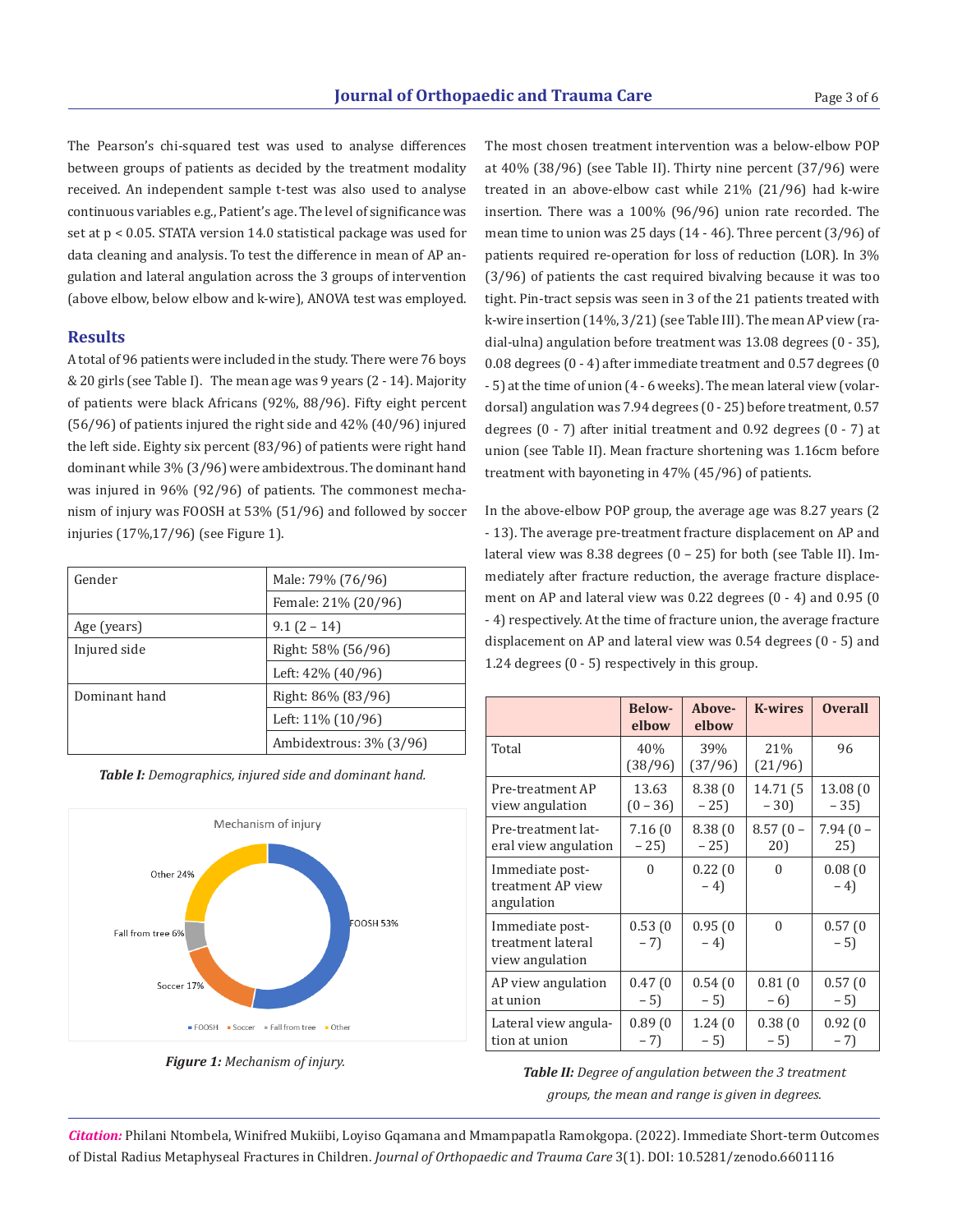|                  | <b>Below-</b><br>elbow | Above-<br>elbow | <b>K-wires</b> | <b>Overall</b> |
|------------------|------------------------|-----------------|----------------|----------------|
| LOR              | 3% (3/96)              | 0               | 0              | $3\%$ (3/96)   |
| Tight cast       | 1% (1/96)              | $2\% (2/96)$    | 0              | $3\%$ (3/96)   |
| Pin-tract sepsis | 0                      | 0               | 14%<br>(3/21)  | $3\%$ (3/96)   |
| Open reduction   | 0                      | $\Omega$        | 2%<br>(2/96)   | $2\% (2/96)$   |
| Total            | $4\%$ (4/96)           | $2\% (2/96)$    | 14%            | 9% (9/96)      |

| Group (AP)      | Mean | <b>Standard</b><br>deviation | <b>Frequency</b> | p value |
|-----------------|------|------------------------------|------------------|---------|
| Above elbow     | 8.4  | 6.7                          | 37               | 0.0112  |
| Below elbow     | 13.6 | 10.4                         | 38               | 0.6975  |
| K-wire          | 14.7 | 9.2                          | 2.1              |         |
| Group (Lateral) | Mean | Standard<br>deviation        | Frequency        | p value |
| Above elbow     | 8.4  | 6.7                          | 37               | 0.6975  |
| Below elbow     | 7.2  | 7.7                          | 38               |         |
| K-wire          | 8.6  | 7.6                          | 2.1              |         |

*Table III: Complications encountered: "Open reduction" is not considered a complication in this study.*

In the below-elbow POP group, the average age was 9.74 years (2 - 14). The average pre-treatment fracture displacement on AP and lateral view was 13.63 degrees (0 - 36) and 7.16 degrees (0 – 25) respectively (see Table II). Immediately after fracture reduction, the average fracture displacement on AP and lateral view was 0 degrees and  $0.53$  degrees  $(0 - 7)$  respectively. At the time of fracture union, the average fracture displacement on AP and lateral view was 0.47 degrees  $(0 - 5)$  and 0.89 degrees  $(0 - 7)$  respectively.

In the k-wire group, the average age was  $9.60$  years  $(6 - 13)$ . The average pre-treatment fracture displacement on AP and lateral view was 14.71 degrees  $(5 - 30)$  and 8.57 degrees  $(0 - 20)$  respectively (see Table II). Immediately after fracture reduction, the average fracture displacement on AP and lateral view was 0 for both. At the time of fracture union, the average fracture displacement on AP and lateral view was  $0.81$  degrees  $(0 - 6)$  and  $0.38$  degrees  $(0 - 5)$ respectively.

The pre-treatment mean AP angulation showed statistically significant difference between the 3 groups ( $p = 0.0112$ ) while the mean lateral angulation showed no statistically significant difference (p = 0.6975) (see Table IV).

There was no statistically significant difference in mean AP angulation at the immediate post-treatment stage across all the groups (p = 0.2009) as well as for the mean lateral angulation at this stage (p = 0.0712) (see Table V).

There was no statistically significant difference in mean AP angulation at the 6 weeks post-treatment stage across all the groups (p  $= 0.7066$ ) as well as the mean lateral angulation (p = 0.2259) (see Table VI).

#### *Table IV: Pre-treatment angulation.*

The difference in mean AP angulation at the pre-treatment stage between the below-elbow and above-elbow group was statistically significant ( $p = 0.031$ ). Similarly, the difference in mean AP angulation at the pre-treatment stage between K-wire and above-elbow group was statistically significant ( $p = 0.027$ ). No significant difference in mean AP angulation at the pre-treatment stage was observed between K-wire and below-elbow group (see Table V).

| Group (AP)      | <b>Mean</b> | <b>Standard</b><br>deviation | <b>Frequency</b> | p value |
|-----------------|-------------|------------------------------|------------------|---------|
| Above elbow     | 0.22        | 0.92                         | 37               | 0.2009  |
| Below elbow     | 0           | 0                            | 38               | 0.0712  |
| K-wire          | $\Omega$    | O                            | 21               |         |
| Group (Lateral) | Mean        | Standard<br>deviation        | Frequency        | p value |
| Above elbow     | 0.95        | 1.7                          | 37               | 0.0712  |
| Below elbow     | 0.53        | 1.6                          | 38               |         |
| K-wire          | 0           | 0                            | 21               |         |

*Table V: Immediate post-treatment angulation.*

| Group (AP)      | Mean | <b>Standard</b><br>deviation | <b>Frequency</b> | p value |
|-----------------|------|------------------------------|------------------|---------|
| Above elbow     | 0.54 | 1.4                          | 37               | 0.7066  |
| Below elbow     | 0.47 | 1.4                          | 38               | 0.2259  |
| K-wire          | 0.81 | 1.8                          | 21               |         |
| Group (Lateral) | Mean | Standard<br>deviation        | Frequency        | p value |
| Above elbow     | 1.2. | 1.9                          | 37               | 0.2259  |
| Below elbow     | 0.9  | 2.0                          | 38               |         |
| K-wire          | 0.38 | 1.2.                         | 21               |         |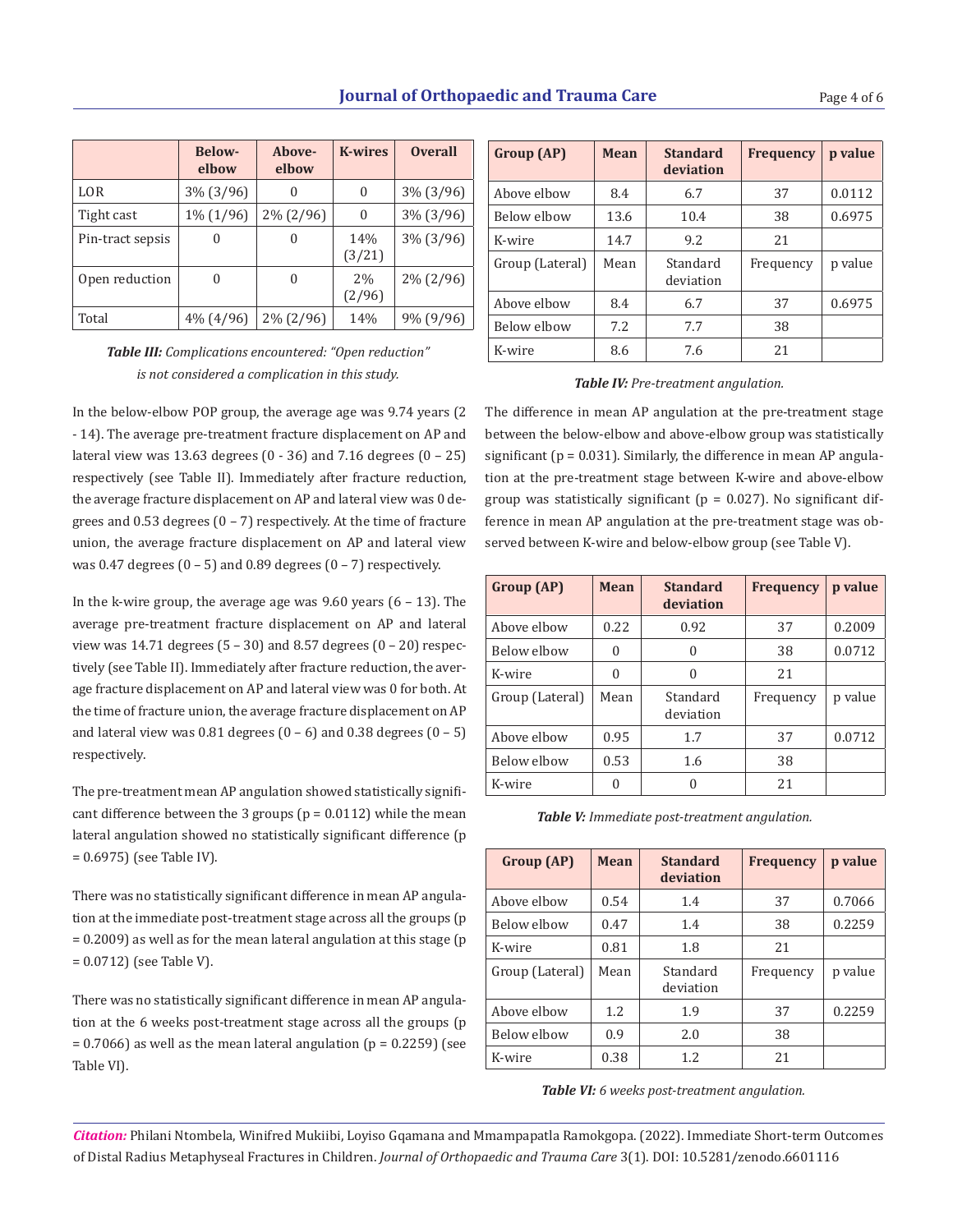#### **Discussion**

Metaphyseal distal radius fractures are commonly seen in pubertal growth ages, 11-14 years in males and 8-11 year in females [5]. These occur more in boys than in girls [9]. Findings in this study are similar to these facts. The mean age of our group was 9 years (2-14) and 79% (76/96) of these were boys.

Our study showed a 3% (3/96) rate of significant LOR. It occurred in patients that were treated with a below-elbow cast. This is a low rate when compared to the available literature. In his report, Wim Van Leemput stated that 45.8% of patients showed a marked displacement after reduction and cast immobilisation [6]. Mazzini found a 35% re-displacement rate [1]. We defined significant LOR as that requiring a secondary procedure. This remarkably reduced the rate of significant LOR in this study as not every loss of position was acted on. Important risk factors for re-displacement vary. Complete initial displacement, non-anatomical reduction and poor plaster application technique are among the listed [4]. Forty seven percent of our patients had fracture bayoneting at the time of injury. However, as depicted in table II, pre-treatment AP and lateral angulation was not very severe. Also worth noting is that patients older than 14 years are 4.8 times more likely to lose reduction and patients with residual translation of 10% in the sagittal plane are 4 times more likely to lose reduction [1]. In another study, 13% of patients underwent a closed reduction and k-wire insertion because of re-displacement [6]. Only 3% of our patients required k-wire insertion after LOR a week after the initial casting. Constantino et al. concluded that the quality of reduction was the only risk factor found to be predictive of re-displacement [13]. This study however had a small sample size (26).

A 17% complication rate related to the use of k-wires is reported, with a deep infection rate of 2% [4]. Fernandez reported a pin-tract infection rate of 5.19% in his patients [9]. Pin-tract infection developed in 10% of patients in a study by Ehab I [3]. No deep infection was recorded in our study and the pin-tract sepsis rate was 14% (3/21). Our definition of pin-tract sepsis was not stipulated and was left to the discretion of the treating surgeon. A higher recording might have been documented otherwise.

An open reduction was done in 2% (2/96) of the patients. These patients were pinned in the same sitting. Open reduction may be required in 8% of cases [8]. Some authors found no "superiority of reduction and pin fixation over cast immobilization in the bayonet position of closed overriding distal metaphyseal radius fractures in children under ten years" [14]. Sinikumpu and Nietosvaara

also advice that both options (pinning vs cast-only) are viable for bayoneting fractures in pre-pubertal patients [15]. Such a finding is important. It implies reduced treatment costs for patients and avoiding unnecessary sedation with its associated risks. Orland and his colleagues found that 27% of the manipulations done in the emergency department were potentially unnecessary [16]. They concluded that improving awareness of acceptable deformities in young children may substantially reduce health-care costs [16]. A recent retrospective study has reported overweight children to have 2 times the risk of normal-weight children for re-displacement and that they are at an increased risk for reduction failure [17]. Cast related complications happened in 3 of our patients. All 3 required that the cast be bivalved because of severe swelling and tightness as a result. Two of these were in an above-elbow cast and 1 in a below-elbow cast. Worth noting however is that none of these patients lost the pre-achieved position and no compartment syndrome ensued.

The current study had a 9% (9/96) complication rate (3 tight casts, 3 secondary operations and 3 pin-tract sepsis).

The retrospective design of this study is a limitation. Another limitation present is that of not applying a standard definition for pintract sepsis. This might have grossly underestimated this complication. The definition of significant loss of reduction was essentially left to the discretion of the treating surgeon because it relies on the patient requiring a secondary procedure. This decision was individualised and not based on any consensus. A randomised control trial would be able to give better answers.

#### **Conclusion**

The overall complication rate associated with distal radius metaphyseal fractures in children is relatively low. The use of K-wires is not a benign undertaking and should be reserved for specific cases that demand it. Good outcomes can be expected in the management of this injury but potential complications must be discussed with the parents and patient.

#### **References**

- 1. Mazzini JP, Beck N, Brewer J, Baldwin K, Sankar W, Flynn J. (2012). Distal metaphyseal radius fractures in children following closed reduction and casting: can loss of reduction be predicted. International orthopaedics (SICOT) 36: 1435-1440.
- 2. Hellebrekers P, de Vries LS, Timmers TK. (2016). Displaced Distal Forearm Fractures in Children. J Trauma Treat 5:4.